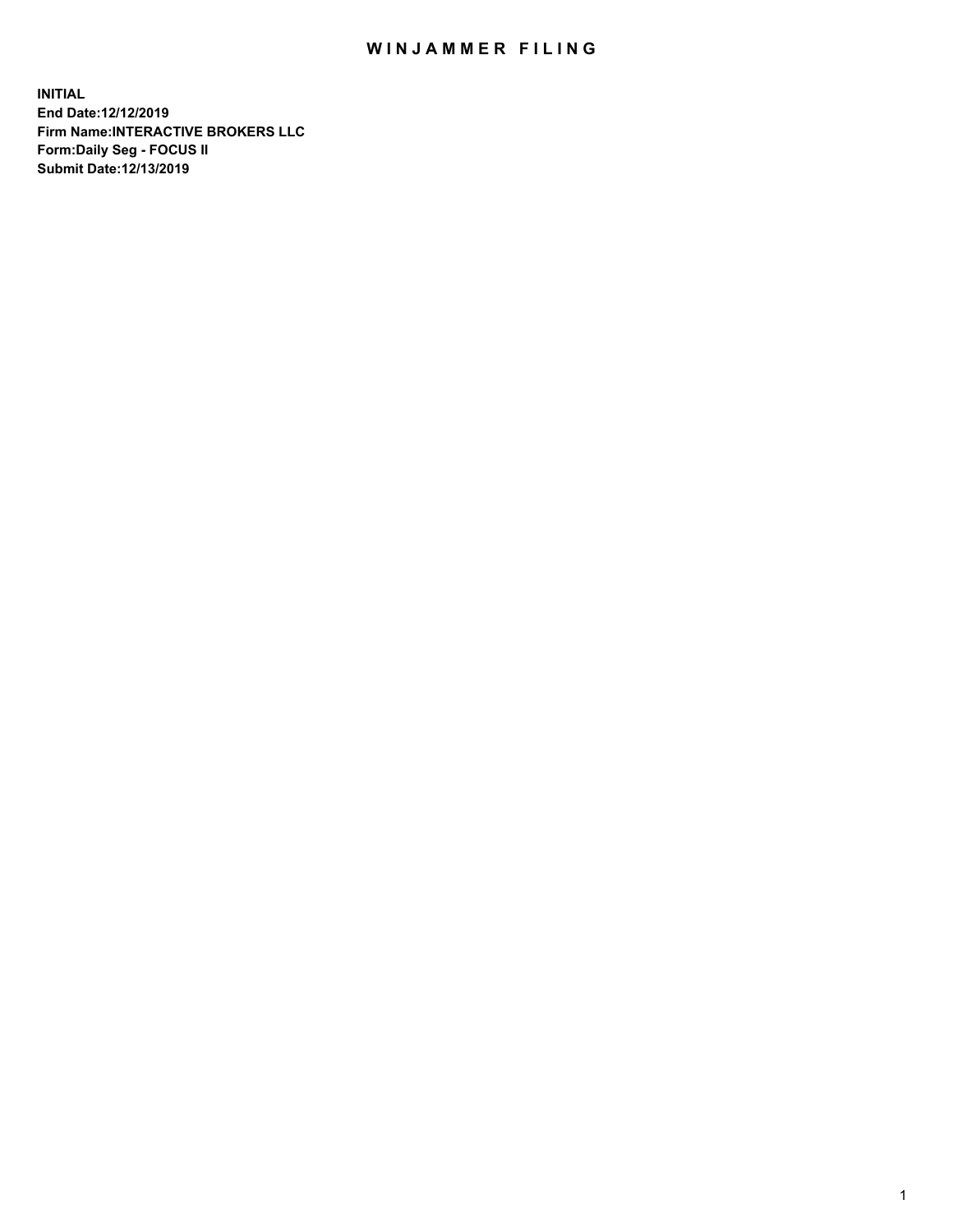**INITIAL End Date:12/12/2019 Firm Name:INTERACTIVE BROKERS LLC Form:Daily Seg - FOCUS II Submit Date:12/13/2019 Daily Segregation - Cover Page**

| Name of Company                                                                                                                                                                                                                                                                                                                | <b>INTERACTIVE BROKERS LLC</b>                                                                  |
|--------------------------------------------------------------------------------------------------------------------------------------------------------------------------------------------------------------------------------------------------------------------------------------------------------------------------------|-------------------------------------------------------------------------------------------------|
| <b>Contact Name</b>                                                                                                                                                                                                                                                                                                            | James Menicucci                                                                                 |
| <b>Contact Phone Number</b>                                                                                                                                                                                                                                                                                                    | 203-618-8085                                                                                    |
| <b>Contact Email Address</b>                                                                                                                                                                                                                                                                                                   | jmenicucci@interactivebrokers.c<br>om                                                           |
| FCM's Customer Segregated Funds Residual Interest Target (choose one):<br>a. Minimum dollar amount: ; or<br>b. Minimum percentage of customer segregated funds required:% ; or<br>c. Dollar amount range between: and; or<br>d. Percentage range of customer segregated funds required between:% and%.                         | $\overline{\mathbf{0}}$<br>$\overline{\mathbf{0}}$<br>155,000,000 245,000,000<br>0 <sub>0</sub> |
| FCM's Customer Secured Amount Funds Residual Interest Target (choose one):<br>a. Minimum dollar amount: ; or<br>b. Minimum percentage of customer secured funds required:%; or<br>c. Dollar amount range between: and; or<br>d. Percentage range of customer secured funds required between:% and%.                            | $\overline{\mathbf{0}}$<br>$\overline{\mathbf{0}}$<br>80,000,000 120,000,000<br>0 <sub>0</sub>  |
| FCM's Cleared Swaps Customer Collateral Residual Interest Target (choose one):<br>a. Minimum dollar amount: ; or<br>b. Minimum percentage of cleared swaps customer collateral required:% ; or<br>c. Dollar amount range between: and; or<br>d. Percentage range of cleared swaps customer collateral required between:% and%. | $\overline{\mathbf{0}}$<br>$\underline{\mathbf{0}}$<br>0 <sub>0</sub><br>0 <sub>0</sub>         |

Attach supporting documents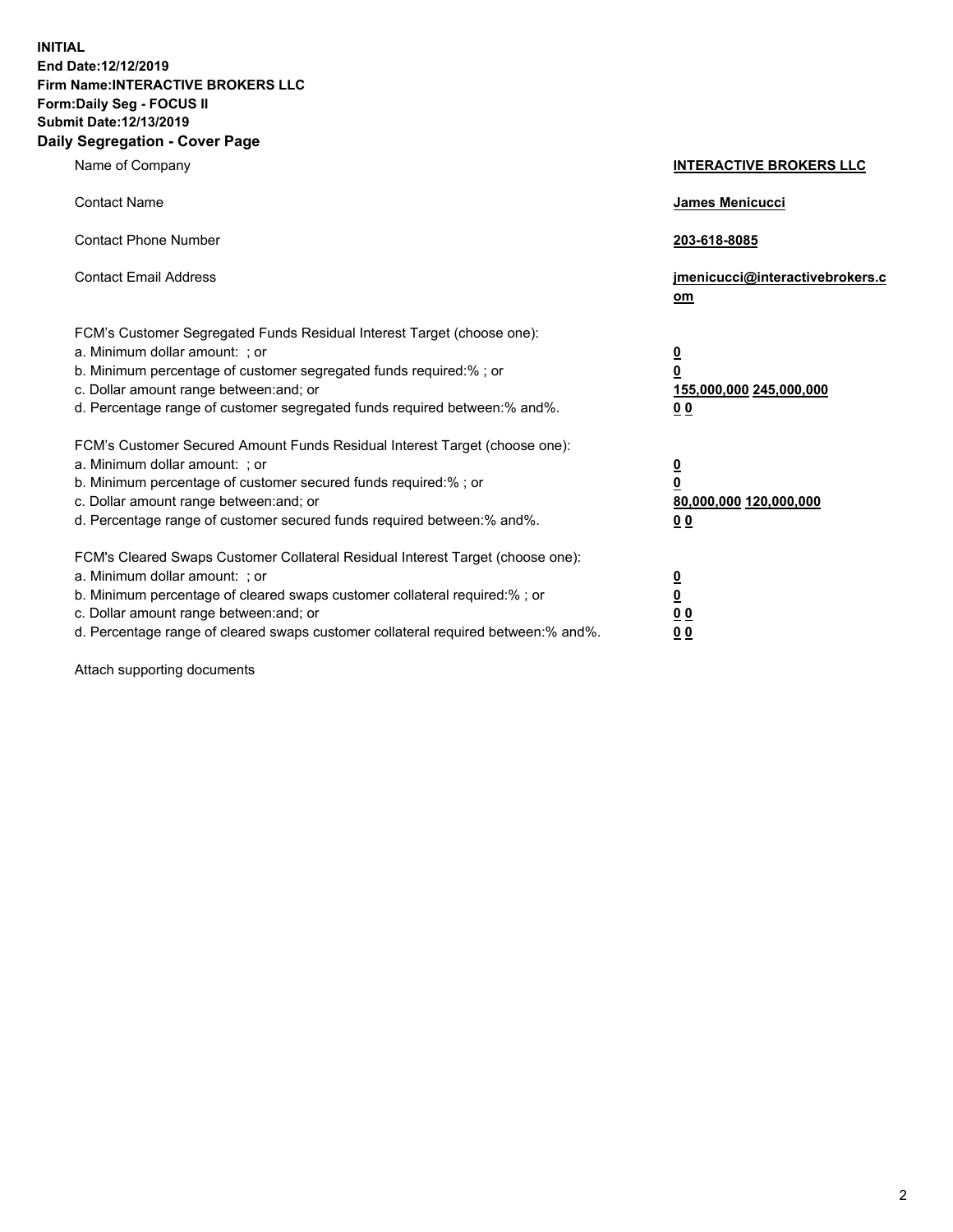## **INITIAL End Date:12/12/2019 Firm Name:INTERACTIVE BROKERS LLC Form:Daily Seg - FOCUS II Submit Date:12/13/2019 Daily Segregation - Secured Amounts**

|     | Daily Segregation - Secured Alliounts                                                       |                                                 |
|-----|---------------------------------------------------------------------------------------------|-------------------------------------------------|
|     | Foreign Futures and Foreign Options Secured Amounts                                         |                                                 |
|     | Amount required to be set aside pursuant to law, rule or regulation of a foreign            | $0$ [7305]                                      |
|     | government or a rule of a self-regulatory organization authorized thereunder                |                                                 |
| 1.  | Net ledger balance - Foreign Futures and Foreign Option Trading - All Customers             |                                                 |
|     | A. Cash                                                                                     | 504,795,819 [7315]                              |
|     | B. Securities (at market)                                                                   | $0$ [7317]                                      |
| 2.  | Net unrealized profit (loss) in open futures contracts traded on a foreign board of trade   | 1,712,829 [7325]                                |
| 3.  | Exchange traded options                                                                     |                                                 |
|     | a. Market value of open option contracts purchased on a foreign board of trade              | 208,534 [7335]                                  |
|     | b. Market value of open contracts granted (sold) on a foreign board of trade                | -258,819 [7337]                                 |
| 4.  | Net equity (deficit) (add lines 1. 2. and 3.)                                               | 506,458,363 [7345]                              |
| 5.  | Account liquidating to a deficit and account with a debit balances - gross amount           | 8,419 [7351]                                    |
|     | Less: amount offset by customer owned securities                                            | 0 [7352] 8,419 [7354]                           |
| 6.  | Amount required to be set aside as the secured amount - Net Liquidating Equity              | 506,466,782 [7355]                              |
|     | Method (add lines 4 and 5)                                                                  |                                                 |
| 7.  | Greater of amount required to be set aside pursuant to foreign jurisdiction (above) or line | 506,466,782 [7360]                              |
|     | 6.                                                                                          |                                                 |
|     | FUNDS DEPOSITED IN SEPARATE REGULATION 30.7 ACCOUNTS                                        |                                                 |
| 1.  | Cash in banks                                                                               |                                                 |
|     | A. Banks located in the United States                                                       | 41,261,538 [7500]                               |
|     | B. Other banks qualified under Regulation 30.7                                              | 0 [7520] 41,261,538 [7530]                      |
| 2.  | Securities                                                                                  |                                                 |
|     | A. In safekeeping with banks located in the United States                                   | 493,411,062 [7540]                              |
|     | B. In safekeeping with other banks qualified under Regulation 30.7                          | 0 [7560] 493,411,062 [7570]                     |
| 3.  | Equities with registered futures commission merchants                                       |                                                 |
|     | A. Cash                                                                                     | $0$ [7580]                                      |
|     | <b>B.</b> Securities                                                                        | $0$ [7590]                                      |
|     | C. Unrealized gain (loss) on open futures contracts                                         | $0$ [7600]                                      |
|     | D. Value of long option contracts                                                           | $0$ [7610]                                      |
|     | E. Value of short option contracts                                                          | 0 [7615] 0 [7620]                               |
| 4.  | Amounts held by clearing organizations of foreign boards of trade                           |                                                 |
|     | A. Cash                                                                                     | $0$ [7640]                                      |
|     | <b>B.</b> Securities                                                                        | $0$ [7650]                                      |
|     | C. Amount due to (from) clearing organization - daily variation                             | $0$ [7660]                                      |
|     | D. Value of long option contracts                                                           | $0$ [7670]                                      |
|     | E. Value of short option contracts                                                          | 0 [7675] 0 [7680]                               |
| 5.  | Amounts held by members of foreign boards of trade                                          |                                                 |
|     | A. Cash                                                                                     | 94,288,995 [7700]                               |
|     | <b>B.</b> Securities                                                                        | $0$ [7710]                                      |
|     | C. Unrealized gain (loss) on open futures contracts                                         | -2,024,574 [7720]                               |
|     | D. Value of long option contracts                                                           | 208,534 [7730]                                  |
|     | E. Value of short option contracts                                                          | <u>-258,819</u> [7735] <u>92,214,136</u> [7740] |
| 6.  | Amounts with other depositories designated by a foreign board of trade                      | $0$ [7760]                                      |
| 7.  | Segregated funds on hand                                                                    | $0$ [7765]                                      |
| 8.  | Total funds in separate section 30.7 accounts                                               | 626,886,736 [7770]                              |
| 9.  | Excess (deficiency) Set Aside for Secured Amount (subtract line 7 Secured Statement         | 120,419,954 [7380]                              |
|     | Page 1 from Line 8)                                                                         |                                                 |
| 10. | Management Target Amount for Excess funds in separate section 30.7 accounts                 | 80,000,000 [7780]                               |
| 11. | Excess (deficiency) funds in separate 30.7 accounts over (under) Management Target          | 40,419,954 [7785]                               |
|     |                                                                                             |                                                 |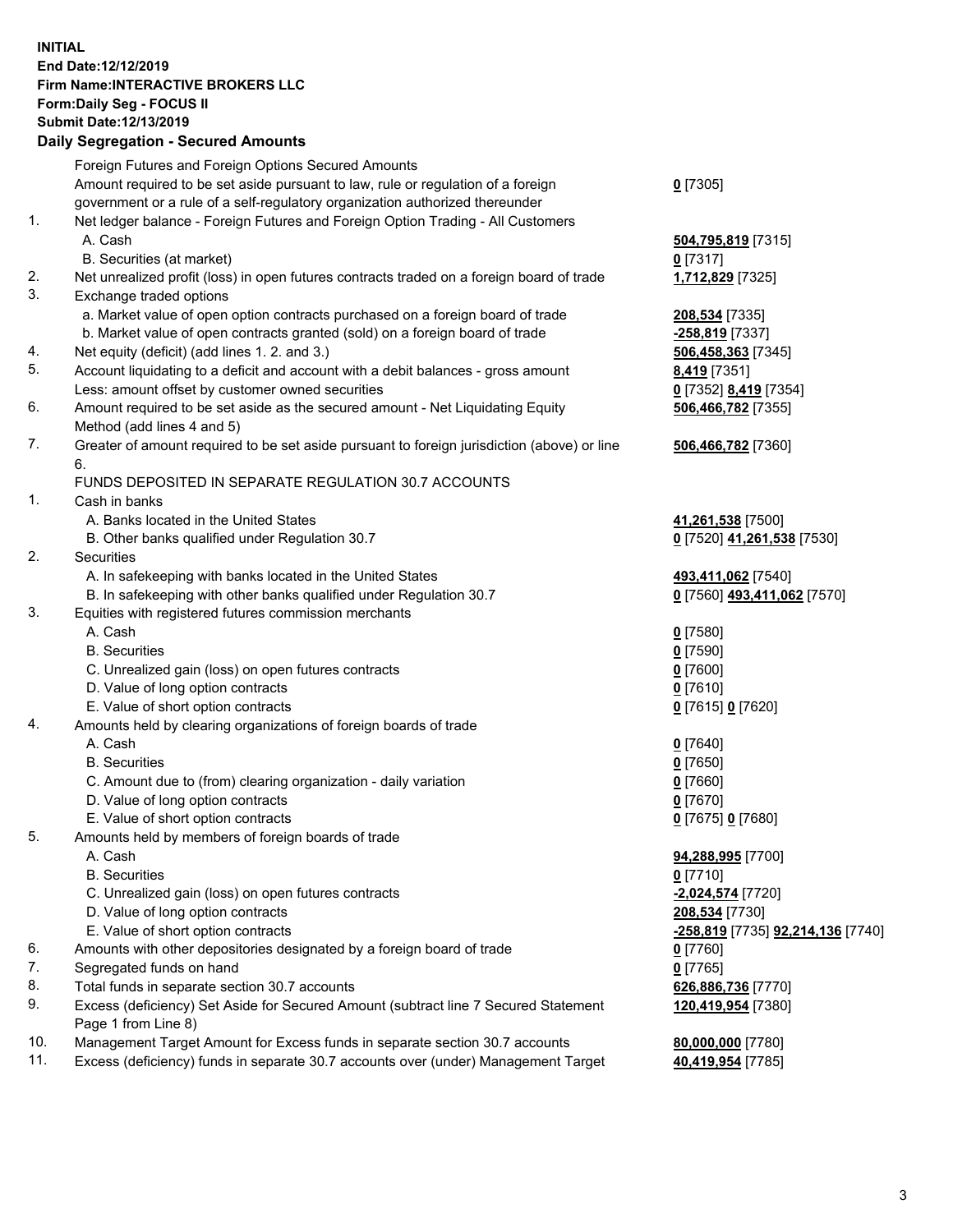**INITIAL End Date:12/12/2019 Firm Name:INTERACTIVE BROKERS LLC Form:Daily Seg - FOCUS II Submit Date:12/13/2019 Daily Segregation - Segregation Statement** SEGREGATION REQUIREMENTS(Section 4d(2) of the CEAct) 1. Net ledger balance A. Cash **4,119,357,905** [7010] B. Securities (at market) **0** [7020] 2. Net unrealized profit (loss) in open futures contracts traded on a contract market **-42,076,274** [7030] 3. Exchange traded options A. Add market value of open option contracts purchased on a contract market **163,945,163** [7032] B. Deduct market value of open option contracts granted (sold) on a contract market **-214,088,039** [7033] 4. Net equity (deficit) (add lines 1, 2 and 3) **4,027,138,755** [7040] 5. Accounts liquidating to a deficit and accounts with debit balances - gross amount **955,395** [7045] Less: amount offset by customer securities **0** [7047] **955,395** [7050] 6. Amount required to be segregated (add lines 4 and 5) **4,028,094,150** [7060] FUNDS IN SEGREGATED ACCOUNTS 7. Deposited in segregated funds bank accounts A. Cash **969,635,192** [7070] B. Securities representing investments of customers' funds (at market) **1,962,590,060** [7080] C. Securities held for particular customers or option customers in lieu of cash (at market) **0** [7090] 8. Margins on deposit with derivatives clearing organizations of contract markets A. Cash **3,047,093** [7100] B. Securities representing investments of customers' funds (at market) **1,338,756,953** [7110] C. Securities held for particular customers or option customers in lieu of cash (at market) **0** [7120] 9. Net settlement from (to) derivatives clearing organizations of contract markets **4,476,437** [7130] 10. Exchange traded options A. Value of open long option contracts **163,691,194** [7132] B. Value of open short option contracts **-213,867,287** [7133] 11. Net equities with other FCMs A. Net liquidating equity **0** [7140] B. Securities representing investments of customers' funds (at market) **0** [7160] C. Securities held for particular customers or option customers in lieu of cash (at market) **0** [7170] 12. Segregated funds on hand **0** [7150] 13. Total amount in segregation (add lines 7 through 12) **4,228,329,642** [7180] 14. Excess (deficiency) funds in segregation (subtract line 6 from line 13) **200,235,492** [7190] 15. Management Target Amount for Excess funds in segregation **155,000,000** [7194] **45,235,492** [7198]

16. Excess (deficiency) funds in segregation over (under) Management Target Amount Excess